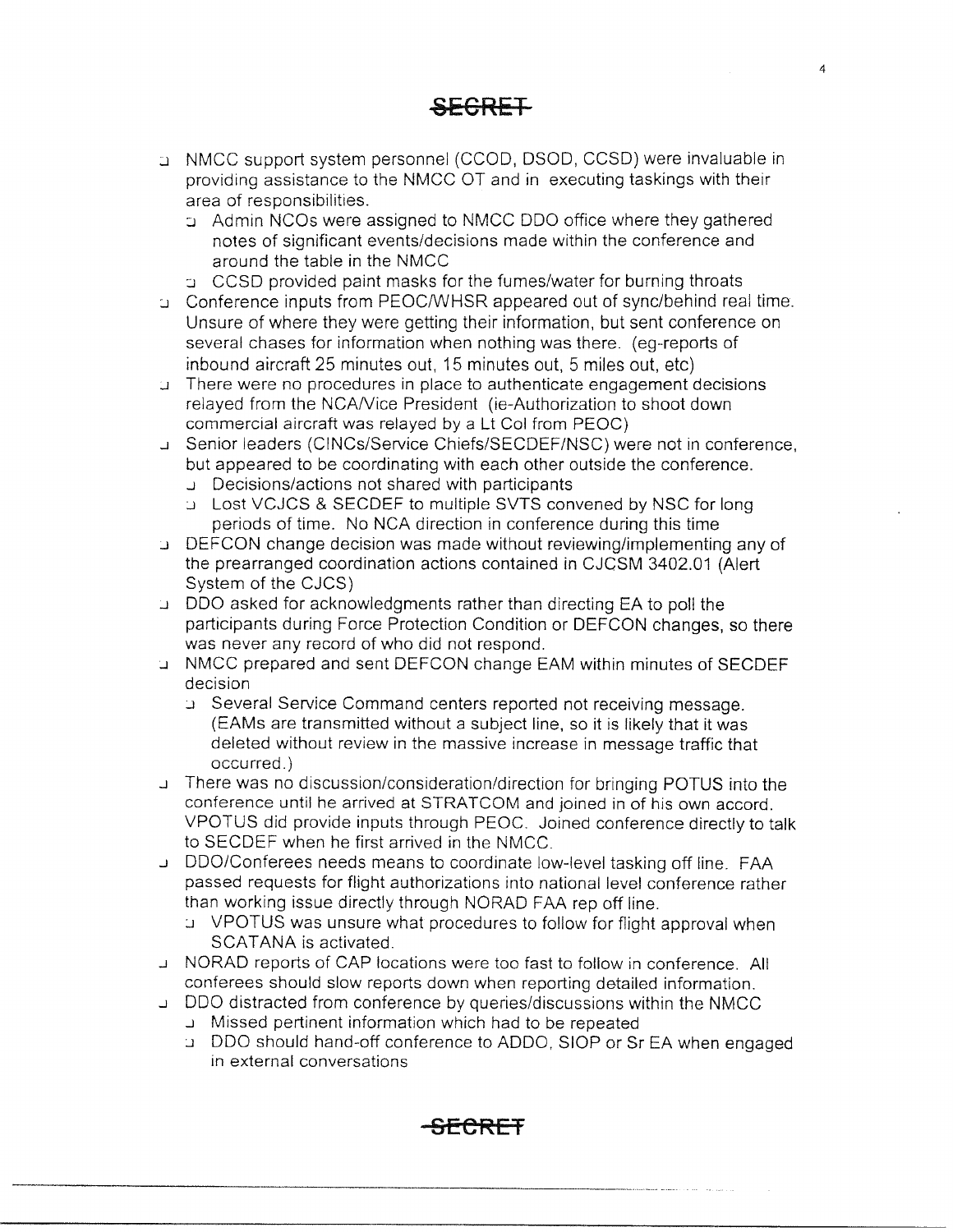

#### **Recommendations**

Equipment Enhancements:

- .J Digital recorders for ODO/EA with automatic timestamps
- :.J Digital recorder.on EPC phone at Surveillance station.
- :.J Digital recorder w/timestamp for ODO room to capture offiine conversations and bong box inputs
- :.J Speaker/recorder at table to broadcast conference throughout room
- .J Place additional phone lines in ODO office (separate numbers with rollover from x7104/7105) for coordination with/by senior officers
- .J Smoke ventilation system for NMCC spaces
- .J Video camera in ODO office with monitor in EA to provide situational awareness and additional security over Presidential authenticators
- .J Upgrade external agency communication equipment to ensure compatibility with Red Switch conference.

Procedural Enhancements:

- .J Establish a Domestic Event Conference for terrorist actions that includes all applicable players .
	- .J Establish Air. Ground and Sea communication plans to optimize conference participants for response to attacks in each medium
	- .J Ensure WHSR is monitoring/able to inject information into conference .
- .J Formalize admin NCO recall for support during major contingencies. Assign specific "battle station" duties to assist ODO
- .J Establish procedures for obtaining movement clearances from appropriate authorities when military takes over control--broadcast procedures/numbers to all participants
- .J Establish procedures for authenticating engagement decisions that go beyond the current ROE
- .J Establish handoff procedures between DDO/ADDO/SIOP for monitoring conference when DDO involved in discussions with senior leadership.
- .J Ensure command centers know to elevate all terrorist related incidents in the US immediately to the NMCC
- ..J Establish procedures to check the communication links for the new Domestic Event Conference on a periodic basis .
- .J Conduct Night Blue Alpha or Bravo exercises to familiarize senior leadership with the capability and functionality of the various conferences
- ..J Consider bringing the President into the threat conferences earlier in order to get immediate guidance and to establish the NMCC conference as the principle decision making forum

//Signed//

JOHN A BRUNDERMAN, Lt Col. USAF Operations Team Two National Military Command Center

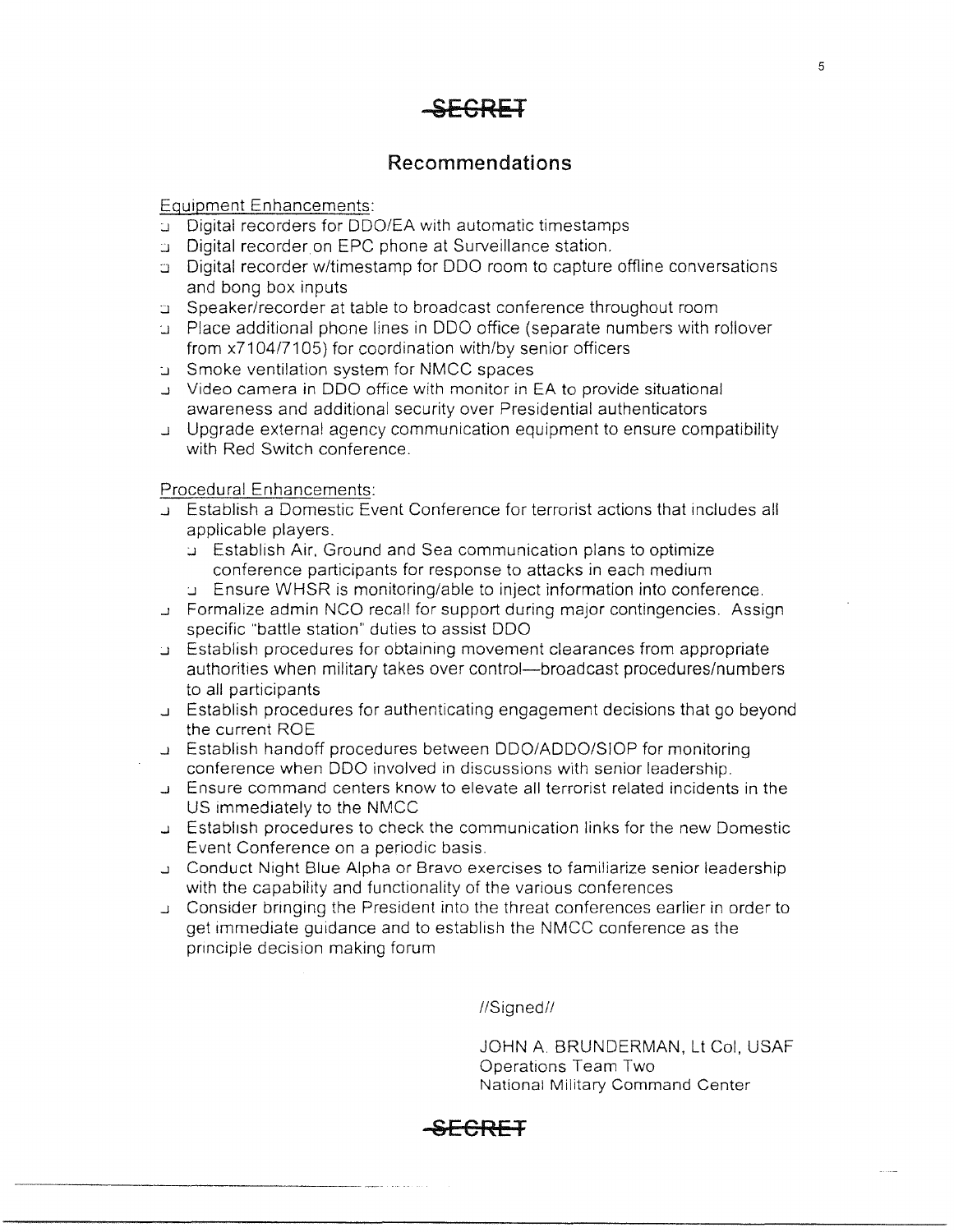**SECRET** 

# **11 SEPTEMBER 2001 INTEGRATED CHRONOLOGY**

This document is a compilation of events. logs and transcripts from telephone conferences that occurred on 11 Sep. 2001. While times are accurate for most items. entries from the Air Threat Conference (ATC) should be considered accurate within a matter of minutes. Please note this a chronology, not a transcription. In many cases the comments from the A TC are paraphrased. not verbatim.

- RED EVENTS FROM NORAD CHRONOLOGY
- BLUE OTHER EVENTS
- BLACK NMCC ATC CONFERENCES
- I 1592. *AA FLIGHT 11 TAKES OFF FROM BOSTON ENROUTE TO LA*
- 1214Z L'A FLIGHT 175 TAKES OFF FROM BOSTON ENROUTE TO LA
- I 22!l/ .-\.-\II STOPS TR.-\'.':SPO'.\DER SQL:A \\"K O\.ER HUDSON RIVER

AA FLIGHT 77 TAKES OFF FROM DULLES

- 1238Z BOSTON CENTER NOTIFIES NORTHEAST AIR DEFENSE SECTOR OF HIJACK OF AA11
- 1242Z. L'A FLIGHT 93 TAKES OFF FROM NEWARK
- 1243Z. BOSTON CENTER NOTIFIES NORTHEAST AIR DEFENSE SECTOR OF HIJACK OF UA175
- $1244Z = 2 \times F15$  SCRAMBLED FROM OTIS AFB. MA
- 1246Z AA11 IMPACTS THE WORLD TRADE CENTER
- 1247Z :: NORAD COMMAND CENTER NOTIFIED AND AUTHORIZES l'\TERCEPT
- 12482 CNN REPORTS FIRST AIRPLANE STRIKE AT WORLD TRADE CENTER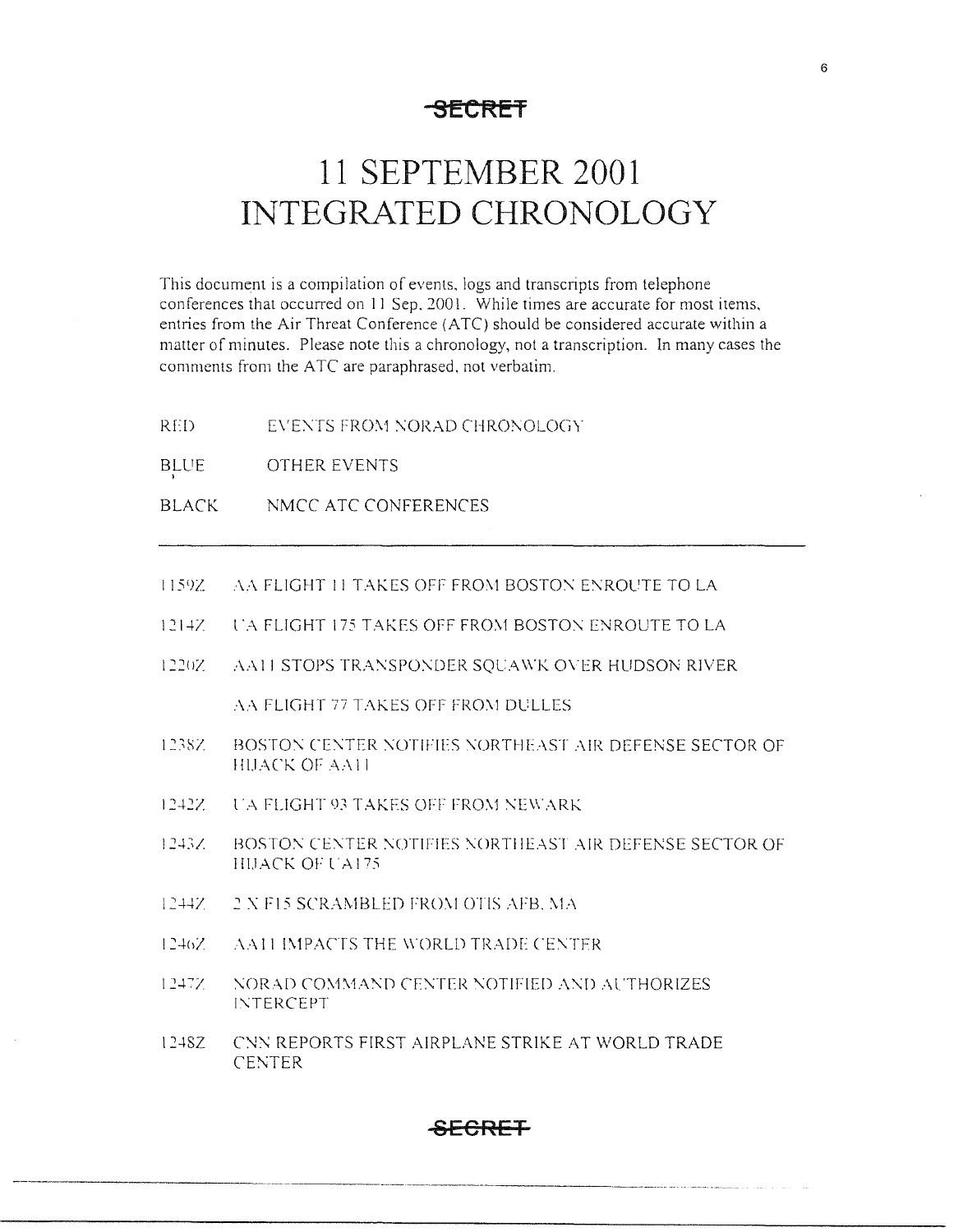**SECRET** 

I 25UI.'. l'.-\ FLl(-1IH 1'5 DE\'!.-\TES SOL'TH\\'ARD TOWARDS NE\\' YORI--: CIT\' .

AA FLIGHT 77 TRANSPONDER IS TURNED OFF

DDO/ADDO BEGIN JOINT STAFF NOTIFICATION

1252Z 2 X F15's SCRAMBLED FROM OTIS AFB TAKE OFF.

I300Z N\1CC CALLS FAA: F:\A PROVIDES BRIEF OF EXPLOSION AT \\'ORLD TRADE CE\:TER POSSIBLY FROM AIRCRAFT CRA.SH. ALSO, HIJACKING OF AMERICAN FLIGHT 11 FROM BOSTON TO LA, NOW ENROLTE TO JFK AIRPORT

1302Z CNN REPORTS SECOND EXPLOSION AT WORLD TRADE CENTER

J34 REPORTS INITIATING ANTI-TERRORIST TEAM RECALL

- I307Z ADDO, SOO, EA AND ODO CONFER ON NEED FOR SIGNIFICANT EVENT CONFERENCE. ODO DIRECTS CONFERENCE BE CONVENED
- 1315Z CIA CONVENES NOIWAN CONFERENCE: 767 CONFIRMED HIJACKED. DDO DELAYS SIGNIFICANT CONFERENCE.
- I320Z ADDO DIRECTS INITIATION OF SIGNIFICANT EVENT CONFERENCE WITH CINCS AND SERVICES.
- 1321Z <sup>2</sup> 2 X F15 FROM OTIS AFB ESTABLISH AIR CAP OVER NEW YORK l'ITY
- 1325Z DDO ENTERS SIGNIFICANT EVENT CONFERENCE.

DDO ASKS FOR FAA (NOT IN CONFERENCE)

JFCOM REPORTS CAT TEAM IS STOOD UP

AF REPORTS CAT TEAM IS STOOD UP

13332 EA RELAYS NORAD REQUEST FOR AIR THREAT CONFERENCE TO DDO

> NORAD PROVIDES l:PDA TE - *2* FIGHTERS AIRBORNE WITH *2*  TANKERS

ODO CONCURS WITH NORAD REQUEST, DIRECTS TRANSITION TO *ATC* 

NORAD REPORTS 1 MORE AIRCRAFT ENROUTE TO DC

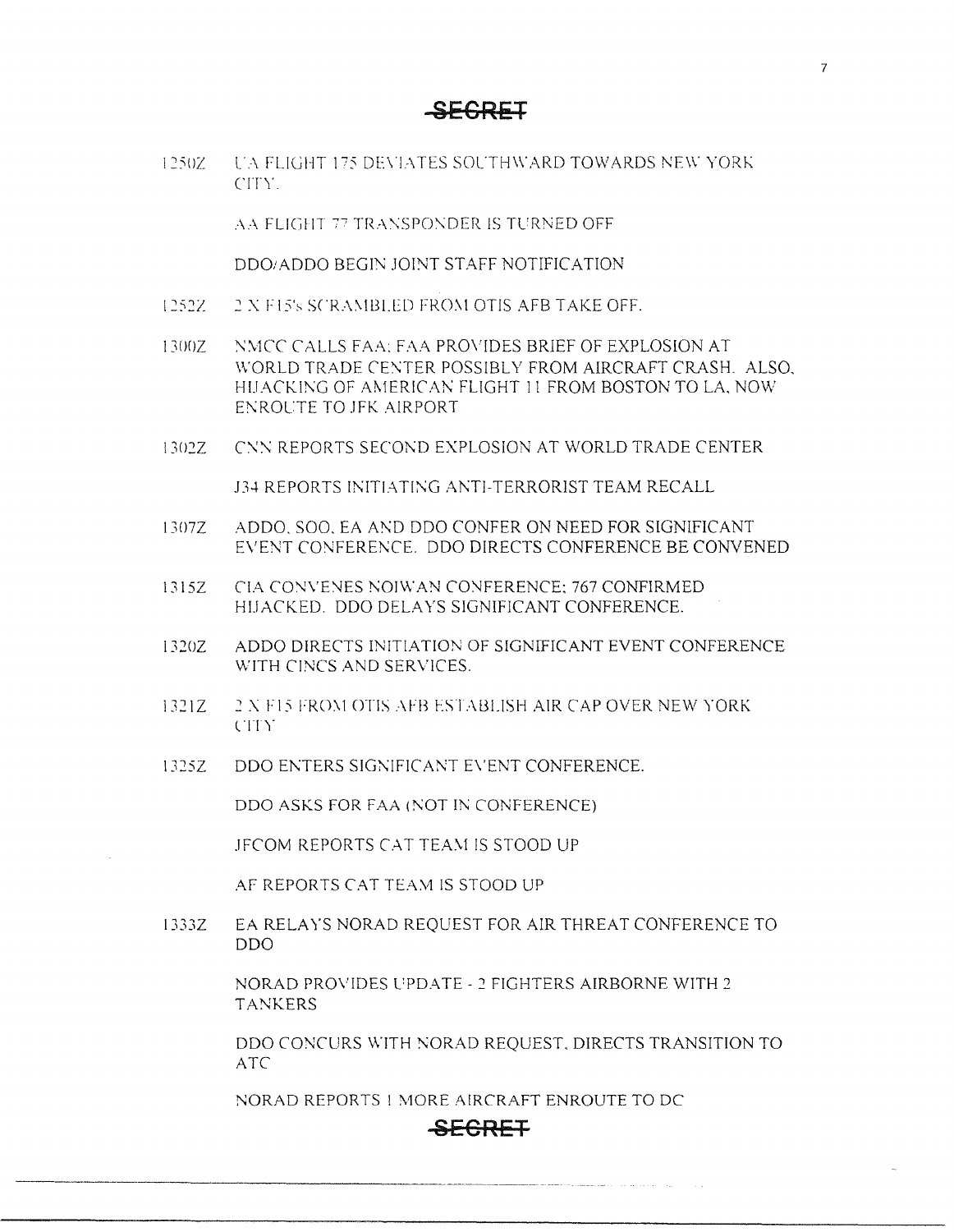- l 334Z SIGNIFICANT EVENT CONFERENCE DROPPED
- 1337Z  $\cdot$  NEADS LOSES RADAR CONTACT WITH AA77 AS IT IMPACTS THE PENTAGON

AIR THREAT CONFERENCE INITIATED

- 1338Z EA POLLS CONFEREES VCJCS EXEC RESPONDS FOR VCJCS
- 1339Z DDO ENTERS ATC AND PROVIDES UPDATE OF AIR ATTACK ON US. POSSIBLE THREAT TO CONUS
- 1340Z NORAD UPDATE CONFLICTING REPORTS FROM FAA ON HIJACKS. ONE HIJACK *NC* OUT OF JFK ENROUTE TO DC *2* FIGHTERS SCRAMBLED FROM OTIS, AFB NO ASSESSMENT: CINCNORAD NOT DECLARING ADE NORAD RECOMMENDS RECONVENING WHEN MORE INFO IS AVAILABLE
- 1340Z . L'A FLIGHT 93 TRANSPONDER TURNED OFF
- 1341Z DDO BRIEFS EXPLOSION AT 5TH CORRIDOR OF THE PENTAGON

ODO DIRECTS CONFERENCE REMAIN UP, DIRECTS EA TO ADD SEC DEF TO CONFERENCE

EA CONTACTS OSD CABLES. REQUESTS IMMEDIATE CONTACT WITH SECDEF

l 342Z VCJCS EXEC ASKS FOR CONFIRMATION ON PENTAGON EXPLOSION

EA REPORTS STILL WAITING ON SEC DEF

l 343Z NIGHTHAWK ASKS PEOC FOR INSTRUCTIONS

PEOC INSTRUCTS NIGHTHAWK TO PREPARE TO EVACUATE VICE POTUS TO NAVAL OBSERVATORY

- NAOC SECONDARY REPORTS INITIATING EMERGENCY TAKE-OFF FROM ANDREWS AFB
- 1344Z VCJCS EXEC REPORTS HA\'ING BRIEFED THE CJCS VIA PHONE

PEOC INSTRUCTS NIGHTHAWK TO REMAIN ON ALERT POSTURE

NORAD UPDATE - POSSIBLE 4TH HIJACK IN PROGRESS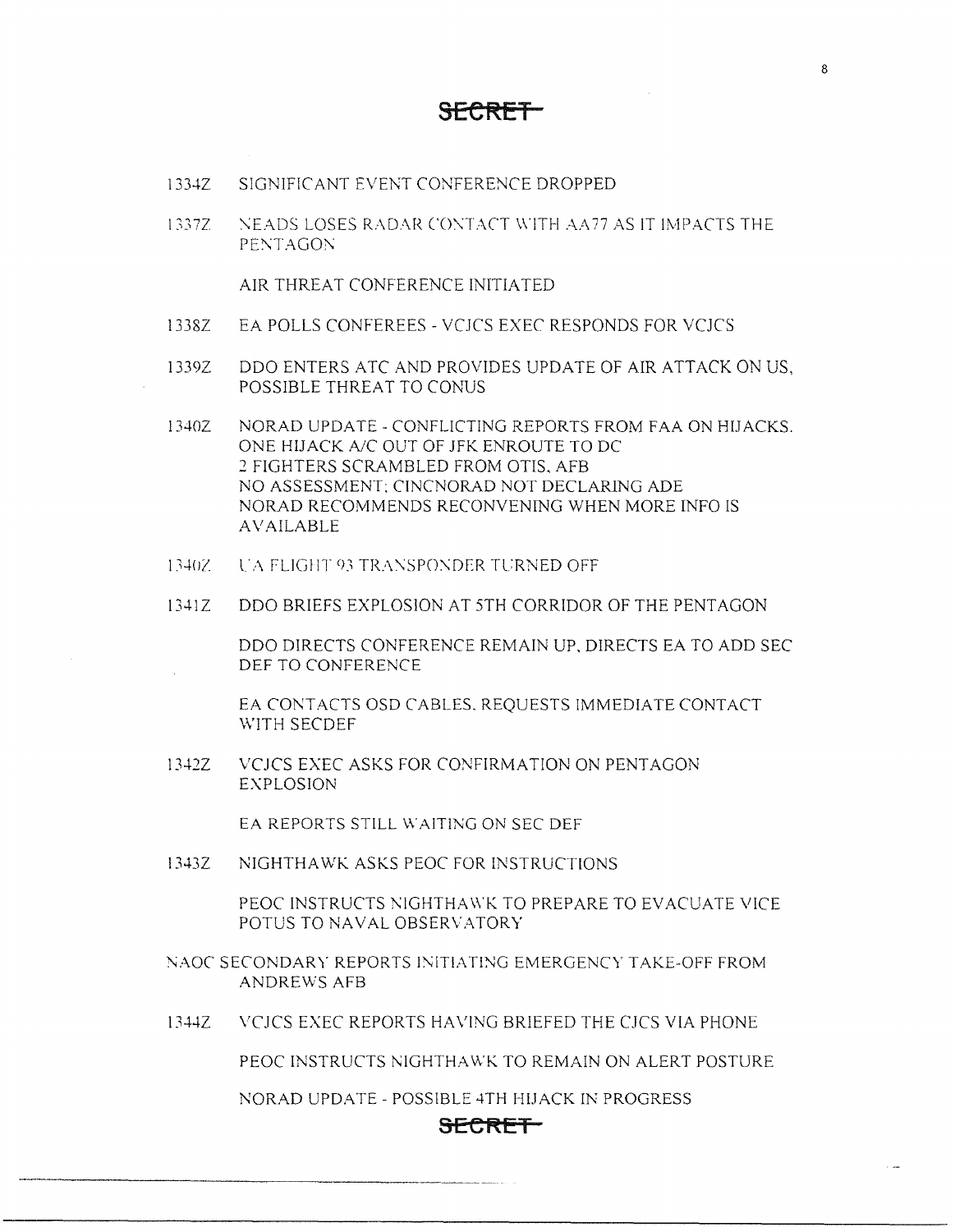## <del>SFCRFT</del>

DELTA FLIGHT 89 FROM BOSTON TO LAS VEGAS **INDICATIONS FROM CON-R** 

NO RESPONSE FROM DDO - NORAD REPEATS

EA RESPONDS FOR DDO

- $1.4(q)$  $1345Z$
- $13467$ VCICS ARRIVES IN DDO'S OFFICE

EA REPORTS NO CONTACT WITH SEC DEF, QUERIES DDO ON ADDING DEP SEC DEF. DDO CONCURS

EA CONTACTS OSD CABLES AND REQUESTS IMMEDIATE CONTACT WITH DEP SEC DEF

NORAD REQUESTS FAA BE ADDED TO CONFERENCE

13477 DDO DIRECTS ADDING FAA TO CONFERENCE

> PEOC ASKS IF THERE ARE ANY INDICATIONS OF OTHER HIJACKS IN PROGRESS

1348Z NORAD DROPS FROM CONFERENCE AND IS RE-ADDED

NORAD UPDATE (SAME AS 1344Z)

1349Z **FAA REPORTS DELTA FLIGHT 89 NOT FOLLOWING ITS FLIGHT** PLAN ROUTE

> CINCNORAD DIRECTS ALL AIR SOVEREIGNTY AIRCRAFT TO BATTLE STATIONS - FULLY ARMED

> 2 X F16 FROM LANGLEY AFB, VA ESTABLISH AIR CAP OVER WASHINGTON, DC

CINCNORAD REPEATS - DIRECTS ALL AIR SOVEREIGNTY 1350Z AIRCRAFT TO BATTLE STATIONS - FULLY ARMED

AFOPS ASKS FOR DIRECTION AND HEADING OF FLIGHT 89

- CENTCOM REPORTS CAT TEAM IS STOOD UP  $1351Z -$
- 1352Z NORAD UPDATE - FLIGHT 89 MIGHT BE HEADING WEST TOWARD **CHICAGO** RECOMMENDS SEARS TOWER BE EVACUATED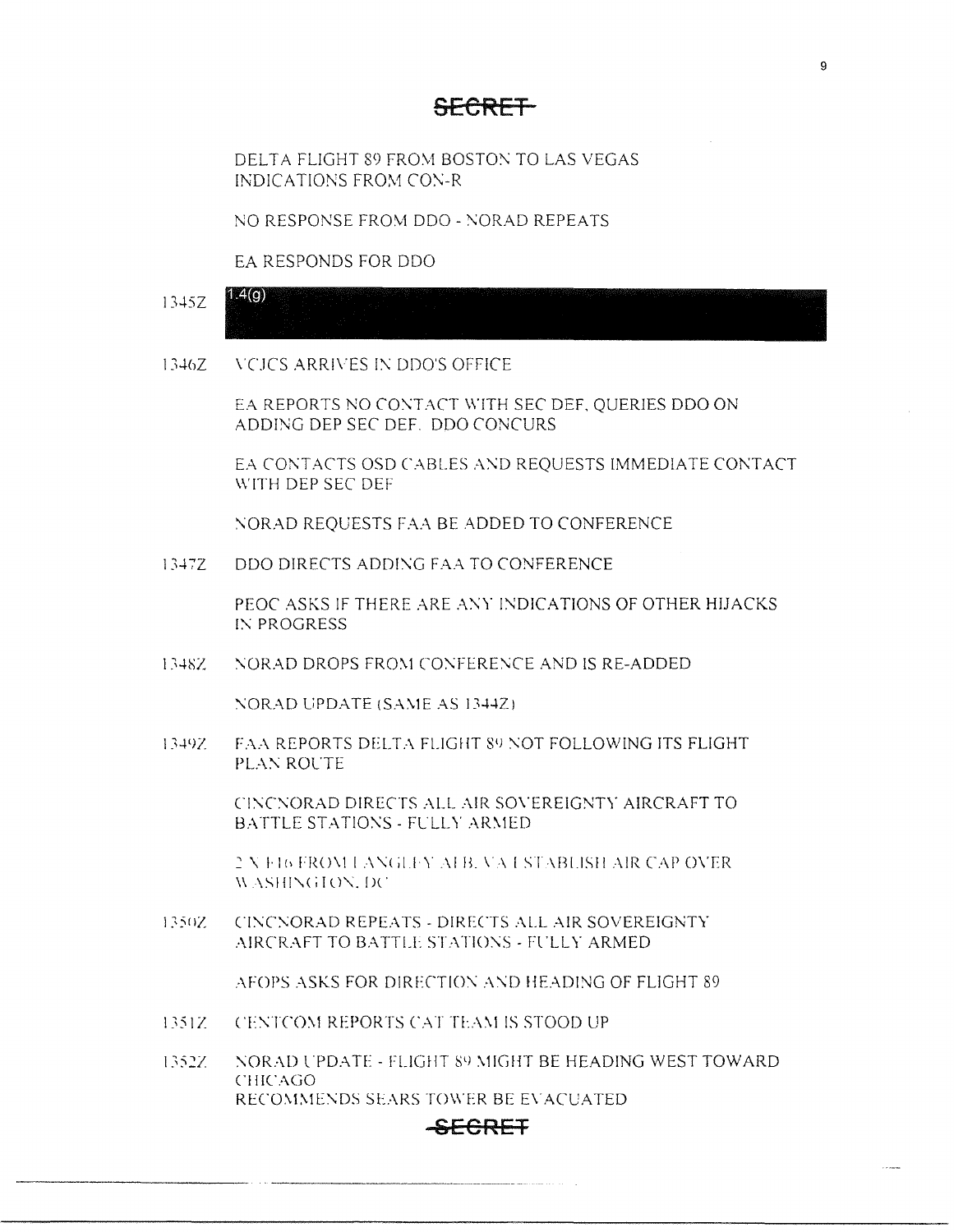REPORTS ONLY LIMITED INFORMATION ON FLIGHT 89 IS AVAILABLE

l 353Z l\ORAD REQUESTS FAA POLL ALL A/C TO CONFIRM IF HIJACK IS IN PROGRESS AND TO HALT ALL FAA FLIGHT ACTIVITY

EA ATTEMPTING TO BRING FAA BACK INTO CONFERENCE

DDO ASKS IF FEMA IS IN THE CONFERENCE

 $1.354Z$   $1.4(9)$ 

EA ATTEMPTING TO BRING FEMA BACK INTO THE CONFERENCE

1355Z AFOPS REPORTS WHITE HOUSE HAS REQUESTED FIGHTER COVERAGE

> NORAD REPORTS THEY WILL PROCESS WHITE HOUSE REQUEST . AND PROVIDE ETA

1356Z EA CONFIRMS FEMA IS IN CONFERENCE

ODO RECOMMENDS FEMA EVACUATE CHICAGO (SEARS] TOWER

135SZ WHCA BREAKS INTO CONFERENCE TELLS DDO TO STAND-BY... COL ? FROM PEOC RELAYS REQUEST FROM STEVE HADLEY **1. (g)** 

> - FIGHTER ESCORTS FOR PRESIDENT - FIGHTER CAP OVER DC

ODO REPORTS NORAD IS WORKING FIGHTER CAP AND NMCC IS \\"ORKING COOP ODO ASK FOR COORDINATION FOR AIR FORCE ONE FIGHTERS IN THIS CONFERENCE

l 359Z \:OR.AD UPDATE - ClNCNORAD ASSESSMENT OF CONCERN

EA GOES TO BOX. ADDO CONFIRMS. THEN HOLDS. BOX IS NOT OPENED.

1-+()()Z '.\ORAD REQUESTS CONFIRMATlON THAT FAA IS IN THE CONFERENCE AND IS POLLING ALL AIRCRAFT TO TERMINAL POINT. WANTS LOCATION OF ALL AIRCRAFT THAT DO NOT RESPOND

ODO SAYS WE ARE ATTEMPTING TO GET FAA ON A SECOND LINE

10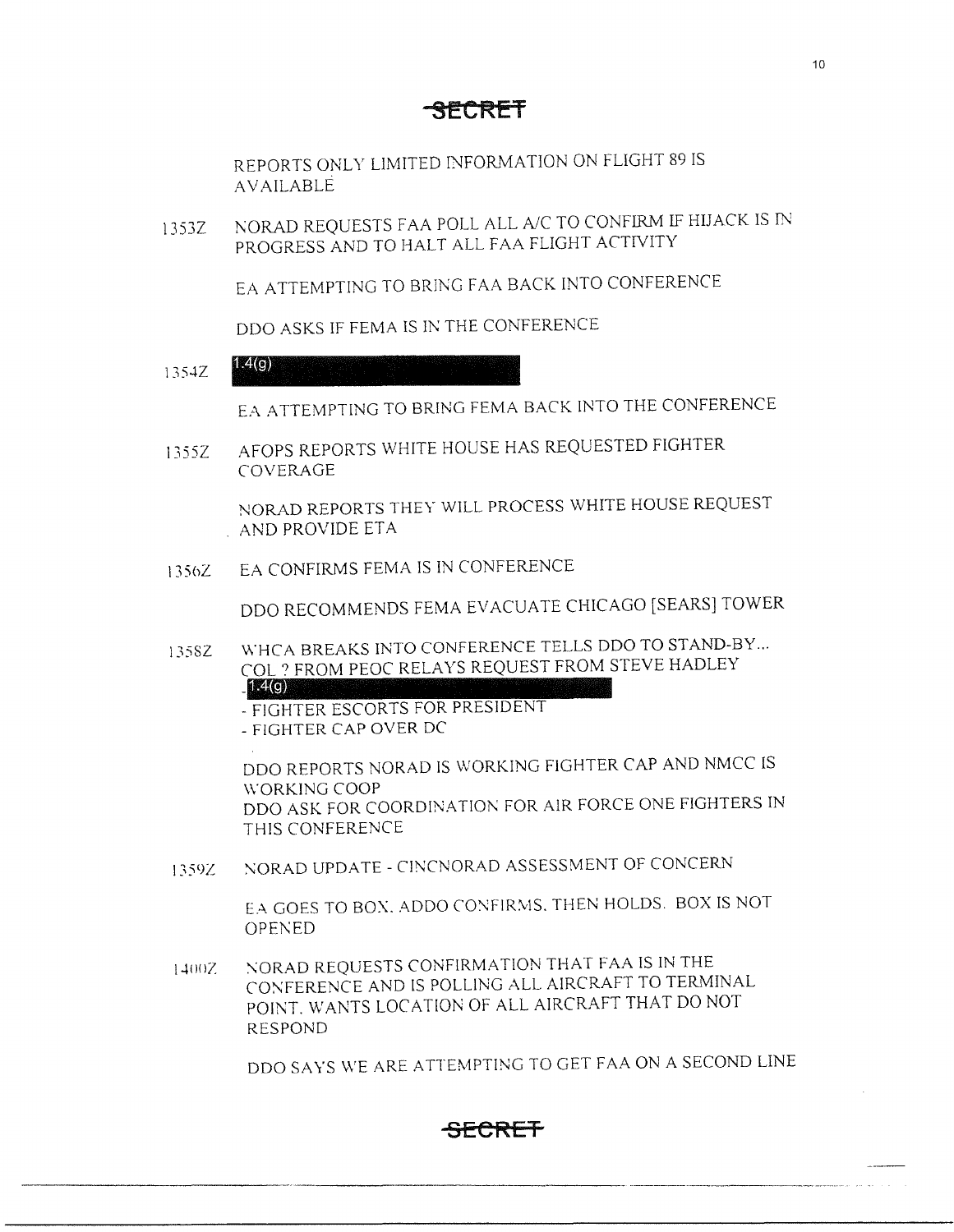PEOC UNDERSTANDS THERE IS A POSSIBLE INBOUND *25* \11:\LTES OL'T: ASKS ABOUT ASSETS FROM ANDREWS AFB

ODO ASKS AFOPS FOR A\: L'PDATE

PEOC STATES A/C IS A POSSIBLE UA FLIGHT

- 1403Z U.A.93 CRASHES NEAR SHANKSVILLE. PA
- 1405Z AFOPS ASKS FOR AN L'PDATE NO RESPONSE IN CONFERENCE
- 1406Z NORAD HAS NO INDICATIONS OF ANY HIJACK A/C INBOUND TO  $DC$

PEOC ASKS FOR UPDATE ON FIGHTER CAP FOR DC - DDO PASSES TO AFOPS - AFOPS PASSES TO NORAD

- 1407Z :\ORAD STATES THERE IS *T\O* FLRTHER UPDATE ON FIGHTERS FOR DC
- 140SZ :: AFOPS ASKS NORAD FOR AN UPDATE ON FIGHTERS FOR AIR FORCE I
- l409Z PEOC REPORTS THE JOC REPORTED UA FLIGHT 93 OUT OF PITTSBURG IS 20 MINUTES OUT

DDO ASKS AF FOR STATUS OF FIGHTERS

- 1410Z : NORAD UPDATE 2 FIGHTERS AIRBORNE FROM ATLANTIC CITY ENROL'TE TO DC
- 14112 PEOC ASKS DDO TO CONFIRM INFORMATION ON FLIGHT 93
- 1412Z. PEOC DIRECTS NAOC AIRBORNE

PEOC COL? STATES VICE POTUS HAS DIRECTED THAT FIGHTERS CAN CONFIRM A C IS HIJACKED A C THEY ARE CLEARED TO TAKE IT Ol'T

NAOC PRIMARY AND SECONDARY REPORT THEY ARE AIRBORNE AND IN CONFERENCE.

- 1414Z AFOPS ASKS FOR CONFIRMATION THAT AN A.C HAS CRASHED SOUTH OF JONESTOWN, PA.
- 1415Z L.- EA CONFIRMS FAA IS IN CONFERENCE

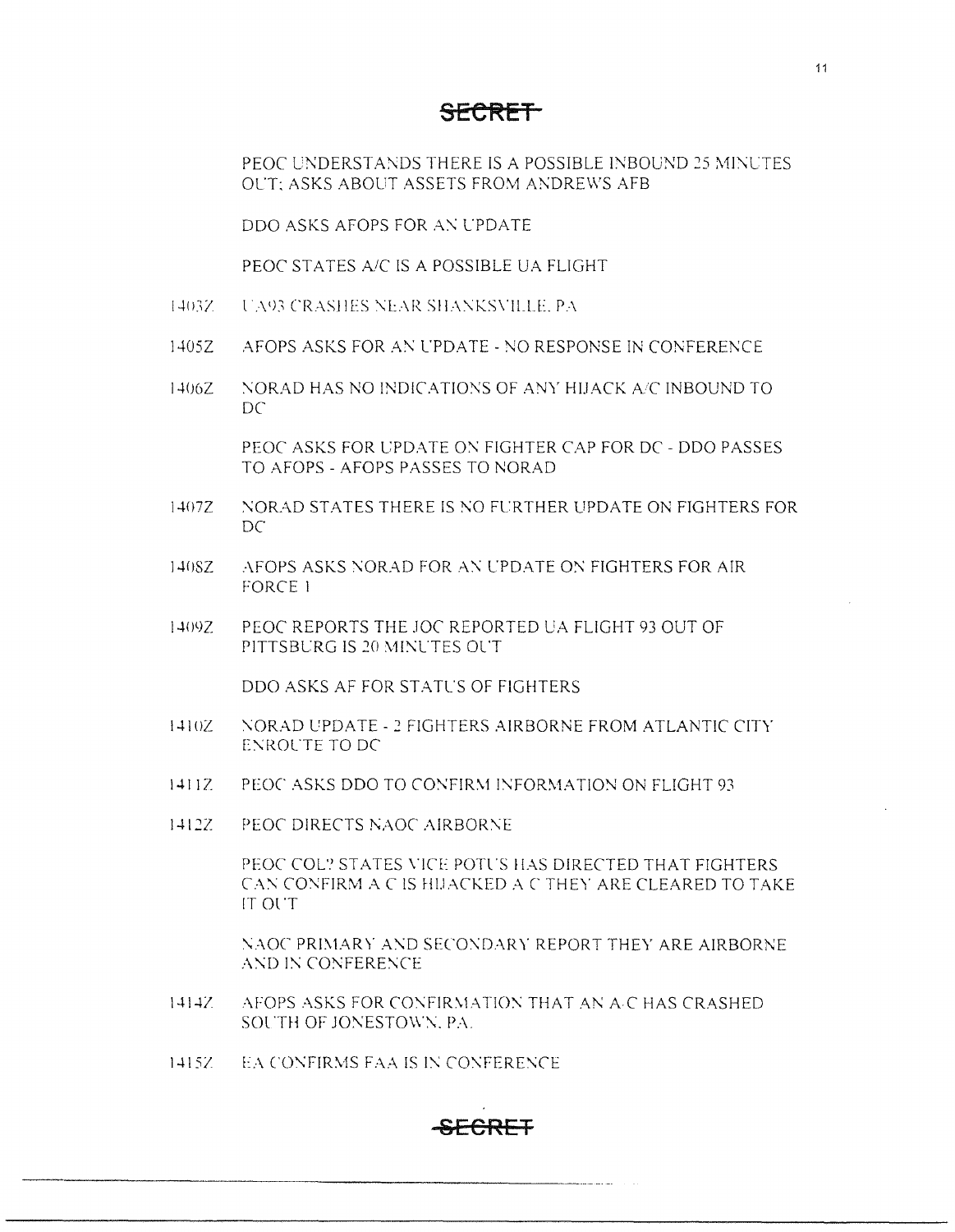**6ECRET** 

DDO STATES YCJCS WANTS TO KNOW WHO IS CONTROLLING FIGHTER A/C OVER DC

FAA RESPONDS - WASHINGTON CENTER SHOULD BE CONTROLLING FIGHTER AJC

1416Z PEOC CONFIRMS AGAIN THAT VICE POTUS HAS CLEARED AF A/C TO ENGAGE ANY A/C INBOUND TO DC WITHOUT AUTHORIZATION

PEOC ASKS TO CONFIRM A/C IS 10 MILES OUT - NO RESPONSE

- I417Z AFOPS ASKED TO DETERMINE IF THEY SHOULD PROVIDE ESCORT FOR AIR FORCE l
- l418Z ODO TELLS PEOC UA93 IS REPORTED CRASHED IN PA. PEOC STATES VICE POTUS WANTS TO KNOW IF IT IS A RESULT OF FIGHTER ENGAGEMENT

ODO ASKS NORAD TO CONFIRM HOW A/C WENT DOWN

NORAD HAS NO INFO ON ENGAGEMENT

FAA HAS NO INFO

1419Z DDO ASKS AFOPS TO CONFIRM WHO HAS CONTROL OF A/C OVER DC

NORAD STATES CON-R HAS CONTROL OVER A/C OVER DC

1423Z PEOC ASKS FOR CONFIRMATION OF ESCORT INTERCEPT OF AIR FORCE 1.

> SR CONTROLLER STATES DOD HAS DIRECTED FORCE PROTECTION LEVEL D.

- 1424Z DDO ASKS AGAIN IF FIGHTERS HAVE INTERCEPTED AIR FORCE 1 -NORAD SAYS STAND BY.
- l 425Z NORAD ASKS FOR CLARIFICATION ON FORCE PROTECTION LEVEL D.

DDO CONFIRMS FORCE PROTECTION LEVEL D WORLD-WIDE

- l 426Z FAA REPORTS THEY THINK AC THAT CRASHED IN PA IS A \1ILITARY *NC* CALLSIGN GOPHER 06
- l *427Z* PEOC ASK FOR UPDATE ON FIGHTERS

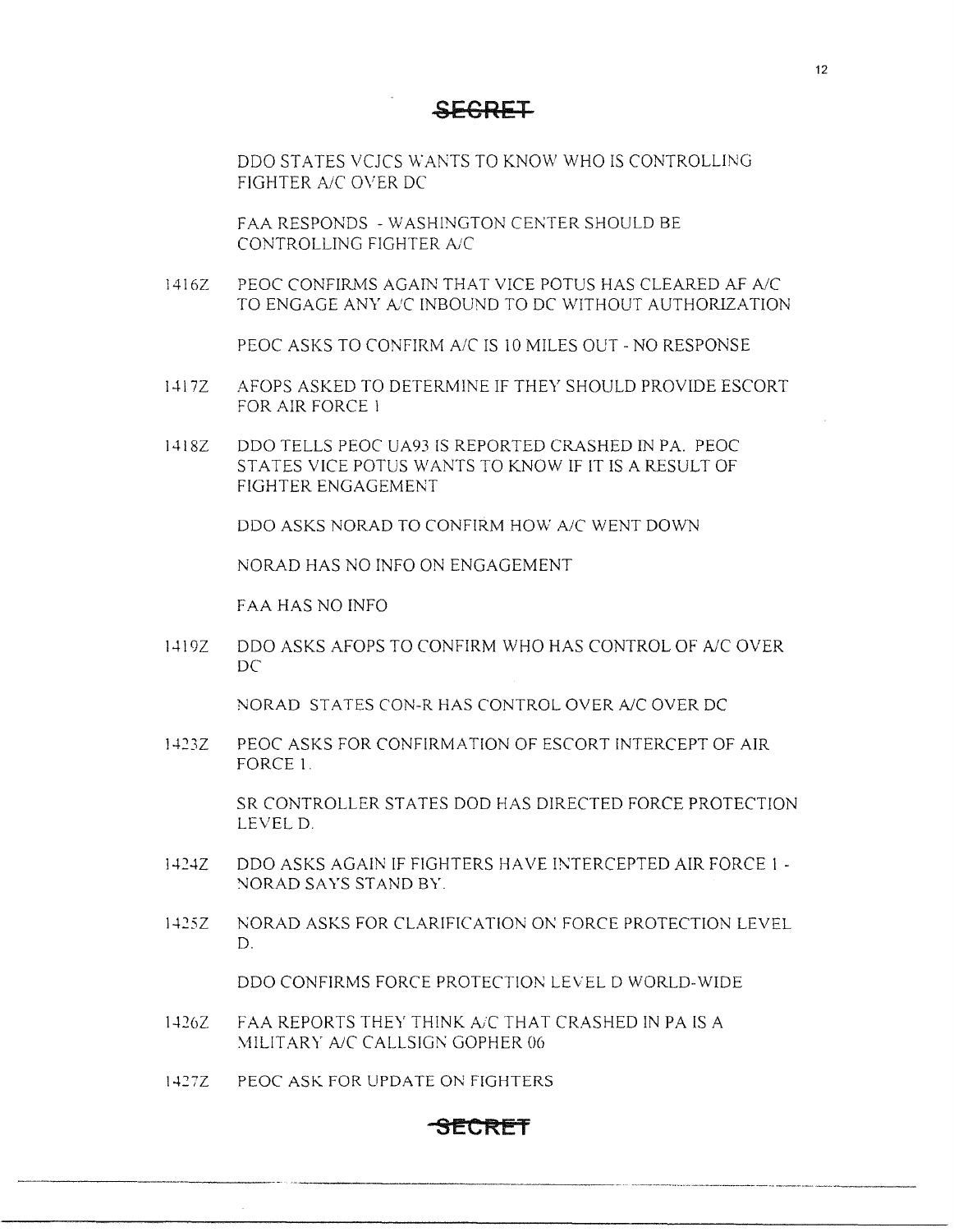PEOC REPORTS RECEIVING THREATS AGAINST AIR FORCE 1.

DDO CONFIRMS NATCRE OF THREAT WITH PEOC

FAA CLARIFIES EARLIER REPORT ON GOPHER 06: FAA REPORTS GOPHER 06 IS THE A!C THAT REPORTED THE CRASH OF WHAT APPEARS TO BE A COMMERCIAL AIRLINER NE OF CAMP DAVID

- 1428Z FAA PASSES LAT/LONG OF FOR CRASH OF 3951N 7886W. ADDS THAT GOPHER 06 WILL REMAIN ON STATION FOR 30 MINUTES
- l 430Z PEOC ASKS IF AIRLINER IS UA93

DDO BREAKS IN PASSES TO NORAD THAT THE VCJCS WANTS THEM TO FACILITATE THE CJCS's RETURN TO DC

PEOC ASKS IF THE VCJCS IN IN THE CONFERENCE

STEVE HADLEY ASKS FOR GEN MEYERS - DDO REPLIES FOR VCJCS

HADLEY WANTS TO GET WORD TO VCJCS THAT THERE IS AN AIRCRAFT 5 MILES OUT AND THAT THE VP's GUIDANCE IS TO TAKE IT OLT

1431Z PEOC ASKS IF THE FAA IS TRACKING THAT AIRCRAFT

ODO ASKS FAA IF THEY ARE TRACKING THAT AIRCRAFT

HADLEY CONFIRMS AGAIN THAT THE VP HAS DIRECTED THAT IF THE AIRCRAFT LOOKS THREATENING IT NEEDS TO BE TAKEN OUT

DDO CONFIRMS MESSAGE

HADLEY ADDS THAT ANY INFORMATION ABOUT THE A/C THAT CAN BE GATHERED BEFORE YOL' HAVE TOTAKE IT OUT, WOULD BE USEFUL

1432Z DDO ASKS HADLEY TO CONFIRM HIS ID

PEOC CONFIRMS THE CALLER IS MR HADLEY FROM THE NSC

PEOC ASKS IF THE VCJCS IS IN THE CONFERENCE, DDO CONFIRMS HE IS

SEC DEF JOINS CONFERENCE - HADLEY REPEATS THE VP's Gl'IDANCE THEN ASKS IF THE VCJCS WANTS TO SPEAK WITH THE \'P

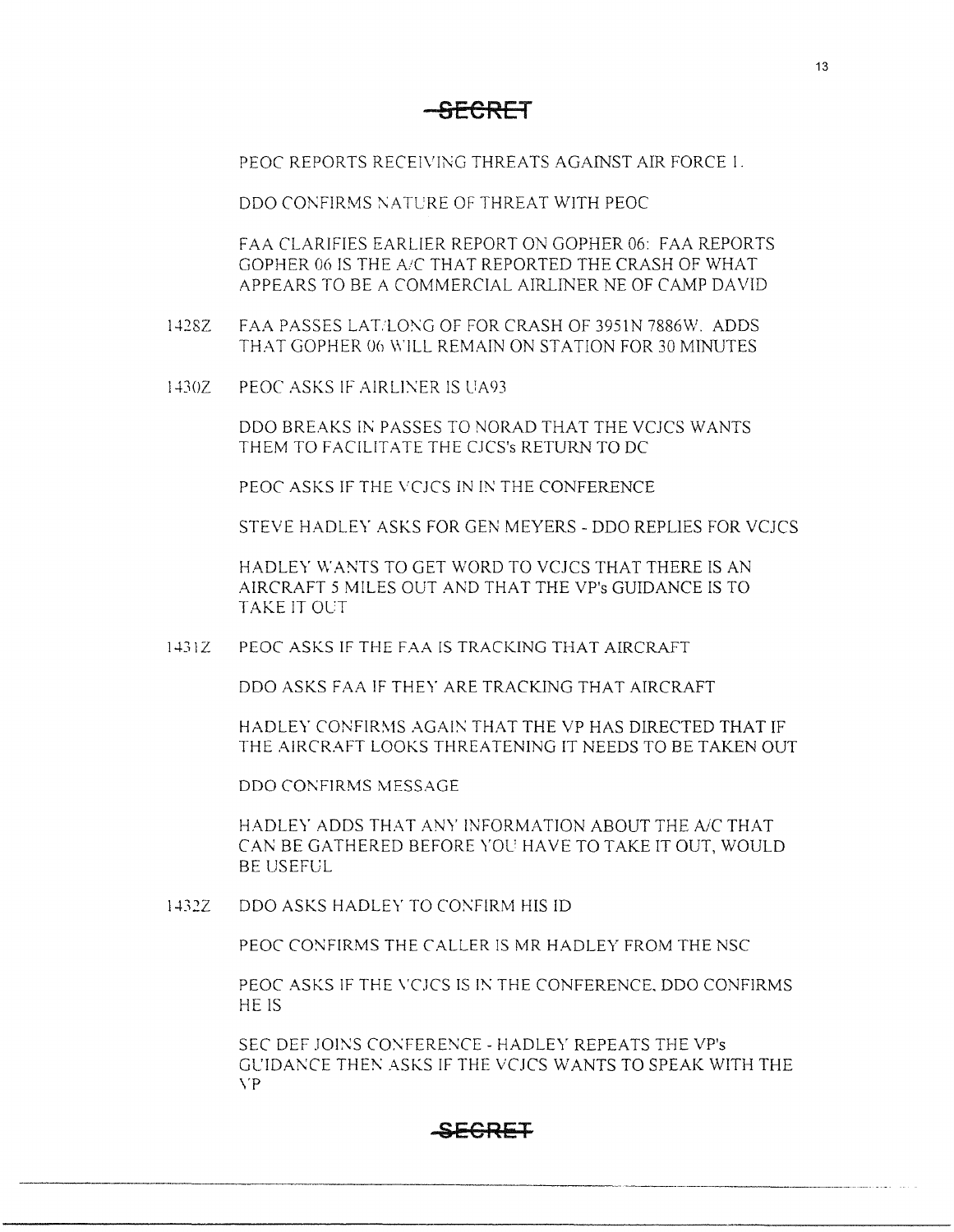l 433Z VCJCS TELLS HADLEY THAT THE SEC DEF WOULD LIKE TO SPEAK WITH THE VP

> FAA ATTEMPTS TO PASS COORDINATE FOR THE CRASH SITE AGAIN - NO RESPONSE

PEOC SAYS STAND BY FOR THE VP

1434Z VP TELLS SEC DEF HE HAS BEEN IN CONTACT WITH THE PRESIDENT AND ASKS THE SEC DEF IF HE HAS SPOKEN WITH HIM

> SEC DEF SAYS HE HAS NOT SPOKEN WITH HIM SINCE JUST AFTER THE PLANE CRASHED INTO THE PENTAGON

VP SAYS THE PRESIDENT IS GOING TO RELOCATE. STATES THEY HAVE RECEIVED AN ANONYMOUS PHONE CALL THAT ANGEL (AF!) IS THE NEXT TARGET. VP SAYS HE ASSUMES THE APPROPRIATE STEPS HA VE BEEN TAKEN TO PROVIDE PROTECTION FOR AF1

SEC DEF STATES THAT IS TRUE

VP ASKS IF FORCES ARE ON A HEIGHTENED STATE OF ALERT - SEC DEF CONFIRMS

1-B5Z VP CONFIRMS HE HAS HAD THREE REPORTS OF *NC* APPROACHING DC AND REITERATES HIS INSTRUCTIONS TOTAKE THEM OUT

> SEC DEF ASKS WHO THOSE INSTRUCTIONS WERE GIVEN TO {SEC DEF ENTERED THE CONFERENCE PRIOR TO GETTING A BRIEF FROM THE DDO)

\'P SAYS INSTRUCTIONS \\'ERE RELAYED FROM PEOC TO THE OPERATIONS CENTER AND AIR FORCE

SEC DEF ASKS VP IF WE HAVE AIRCRAFT UP THAT HAVE THOSE INSTRUCTIONS

VP SAYS HE UNDERSTANDS WE DO. AND THAT THEY HAVE ALREADY TAKEN OUT A COUPLE A/C

1436Z SEC DEF SAYS WE CANNOT CONFIRM THAT. ADDS THAT WE KNOW AN AIRCRAFT IS DOWN, BUT THERE IS NO PILOT REPORT THAT THEY DID IT

SEC DEF ADDS THAT THE ONE IS DOWN NE OF CAMP DAVID

VP BREAKS CONVERSATION TO TALK TO POTUS...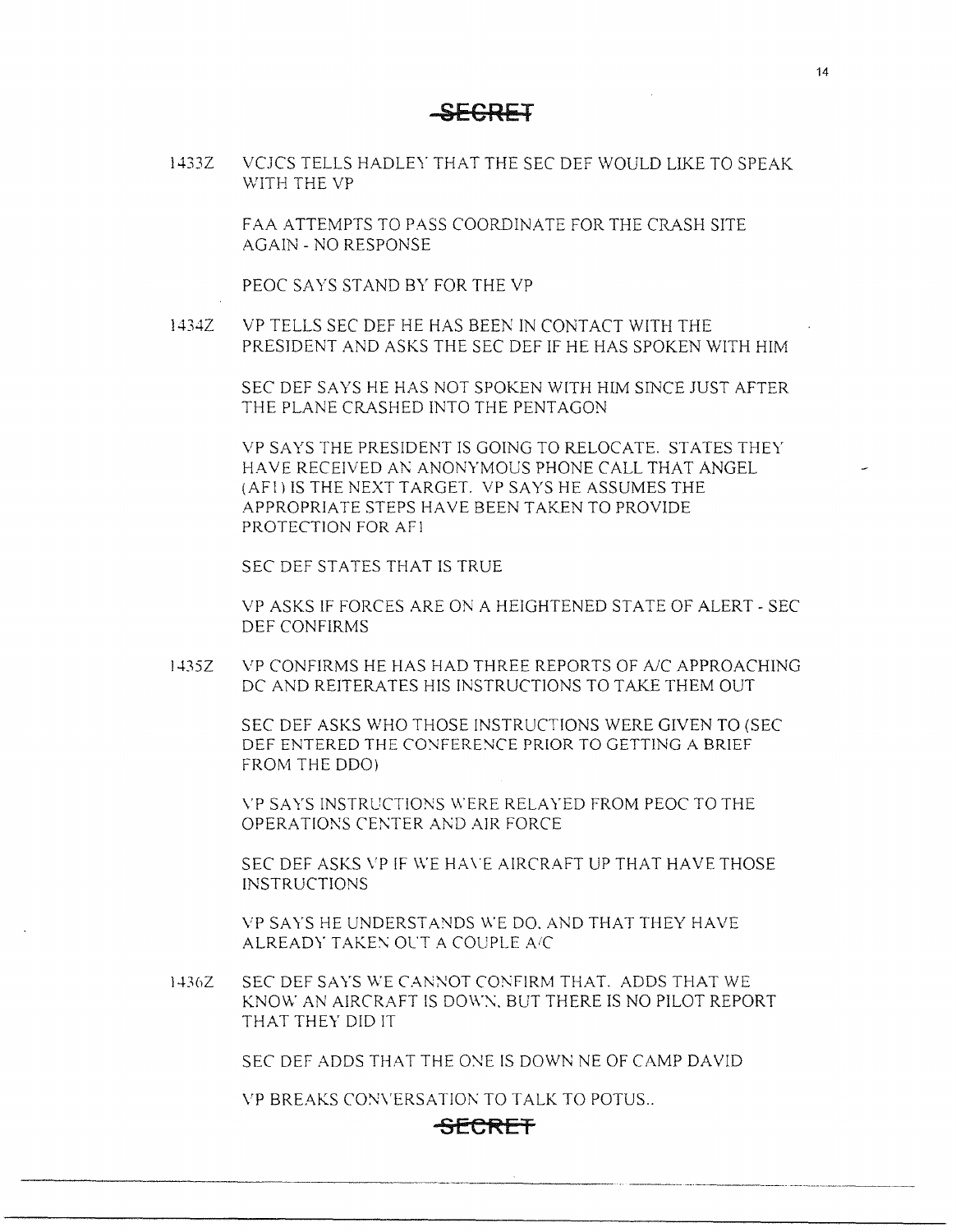FAA PASSES THAT AN AIRCRAFT THAT IS SUPPOSED TO LINK UP WITH AFI IS NOT UNDER ATC CONTROL FROM JACKSONVILLE CONTROL

J.i38Z NORAD UPDATE - CONFIRMS *2* FIGHTERS. E3 AND TANKER ARE OVERHEAD OF DC

> PHONE CL.TS O\'ER TO ADDO LINE - DISCUSSION ON PREPPING *222*  FOR DEFCON CHANGE.

1440Z DDO INJECTS SEC DEF DECISION TO GO TO WORLDWIDE DEFCON 3. PREPARED TO GO TO *2.* ASKS FOR ACKNOWLEDGEMENTS.

AF OPS ACKS. THEN EA BREAKS IN TO BEGIN POLLING

\'PRE-ENTERS CONFERENCE

1441Z VP TELLS SEC DEF THE PRESIDENT WOULD LIKE TO HEAR FROM HIM. WANTS STATUS OF F ORCES. LOCATION HE CAN GO TO, AND l'.\FOR\1A TIO'.\ 0'.\A C l'.\TERCEPTS

> SEC DEF STATES VP IS APPARENTLY IN A SVTC THAT DOES NOT C0\1E INTO THE N\1CC

\'P EXPRESSES HIS DISBELIEF

SEC DEF TELLS VP HE IS RECOMMENDING DEFCON 3

\"P TELLS SEC DEF HE SHOl"LD CO'.\FER WITH POTUS AND LET HIM \1.-\KE DECISIO'.\. ADDS THAT HE AGREES

SEC DEF TELLS VP HE WILL PUT SOME NOTES TOGETHER AND CALL THE POTL'S SHORTLY. THEN ASKS THE VP WHERE HE IS

\'P STATES HE IS I\: THE PEOC

SEC DEF SAYS HE IS ASKING DEP SEC DEF TO GO TO AN ALTERNATE SITE

- 1443Z DDO DIRECTS CONFEREES TO WAIT ON IMPLEMENTING DEFCON 3
- 1446Z DDO RE-ISSUES DEFCON 3 DECLARATION. DEFCON 3 IS DECLARED BY THE VCICS AT 1046 EDT.
- 1.i.i-; '.\OR:\D l."PD:\TE: *2* FICillTERS OL'T OF ELLINGTON FIELD. TX ENROL'TE TO ESCORT AFI. ETA PENDING.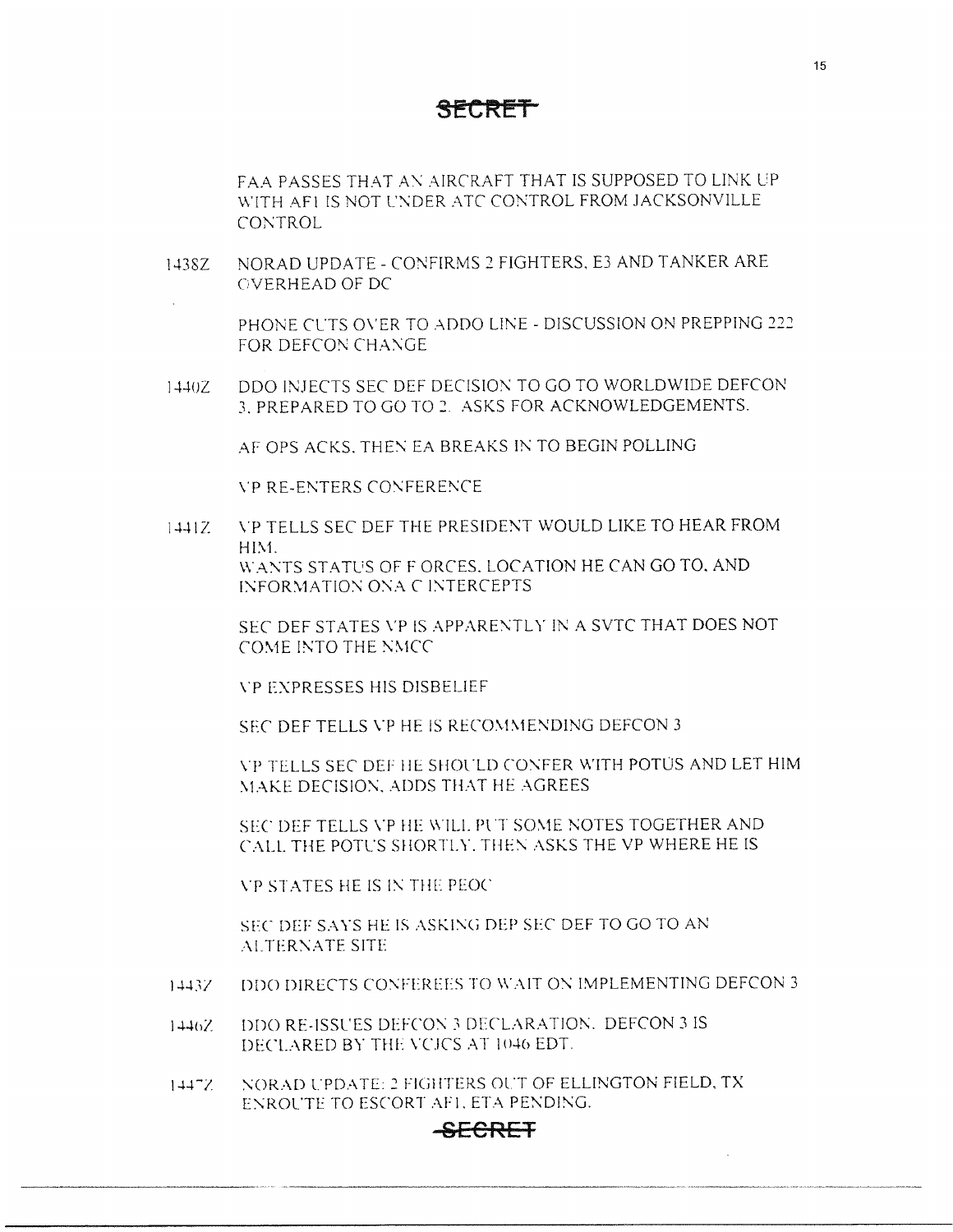- 1449Z PEOC DfRECTS VENUS 7 TO DIVERT TO BARKSDALE AFB.
- 1452Z ODO INFORMS CONFEREES THAT EAM CHANGING THE DEFCON LEVEL WAS JUST RELEASED.

DOO REPEATS DEFCON INFORMATION

- l453Z FAA ASKS ODO TO REPEAT DEFCON INFORMATION.
- l455Z PEOC ASKS FOR CONFIRMATION ON THE FINAL STATUS OF UA93. NEED TO KNOW IF IT IS THE RESULT OF A FIGHTER ENGAGEMENT.

ODO STATES HE CANNOT CONFIRM, ASKS NORAD.

NORAD STATES THERE IS NO PILOT REPORT OF AN ENGAGEMENT. NORAD CONTINUES ON TO PROVIDE AN UPDATE ON FIGHTERS FOR DC AIRCAP AND AF! ESCORT.

1458Z . FAA STATES THEY HAVE AN A/C CALLSIGN VENUS 7 [SENEX] REQUESTING CLEARANCE.

DDO STATES IF THE AIRCRAFT IS VENUS 7 IT IS CLEARED.

l-+59Z PEOC ASKS FOR FIGHTER INTERCEPT TIME WITH AF1.

NORAD STATES TIME IS UNAVAILABLE.

DDO ASKS FOR LOCATION OF AF!.

- 1500Z NORAD PROVIDES A LAT/LONG FOR AFl [3117N 08891 W?]
- 1s111z FAA STATES SAM 500049 DEPARTED WITHOUT AUTHORIZATION

\"ENUS CONTROL CONFIRMS FLIGHT IS VENUS 7

ODO ASKS IF THERE ARE ANY UNKNOWN TRACKS IN VICINITY OF  $DC$ 

NORAD STATES THEY ARE TRACKING ONE A/C OFF THE EAST COAST NOT APPROACHING DC OTIS FIGHTERS ARE MOVING TO INTERCEPT.

1502Z NORAD PROVIDES AT LAT LONG FOR THE TRACK [4102N 06728W] OFF THE COAST OF MA.

> FAA ASKS NORAD TO CONFIRM THEY HAVE AIRCRAFT CIRCLING DC AT A FLIGHT LEVEL OF 2300 FT

## **g[CRET**